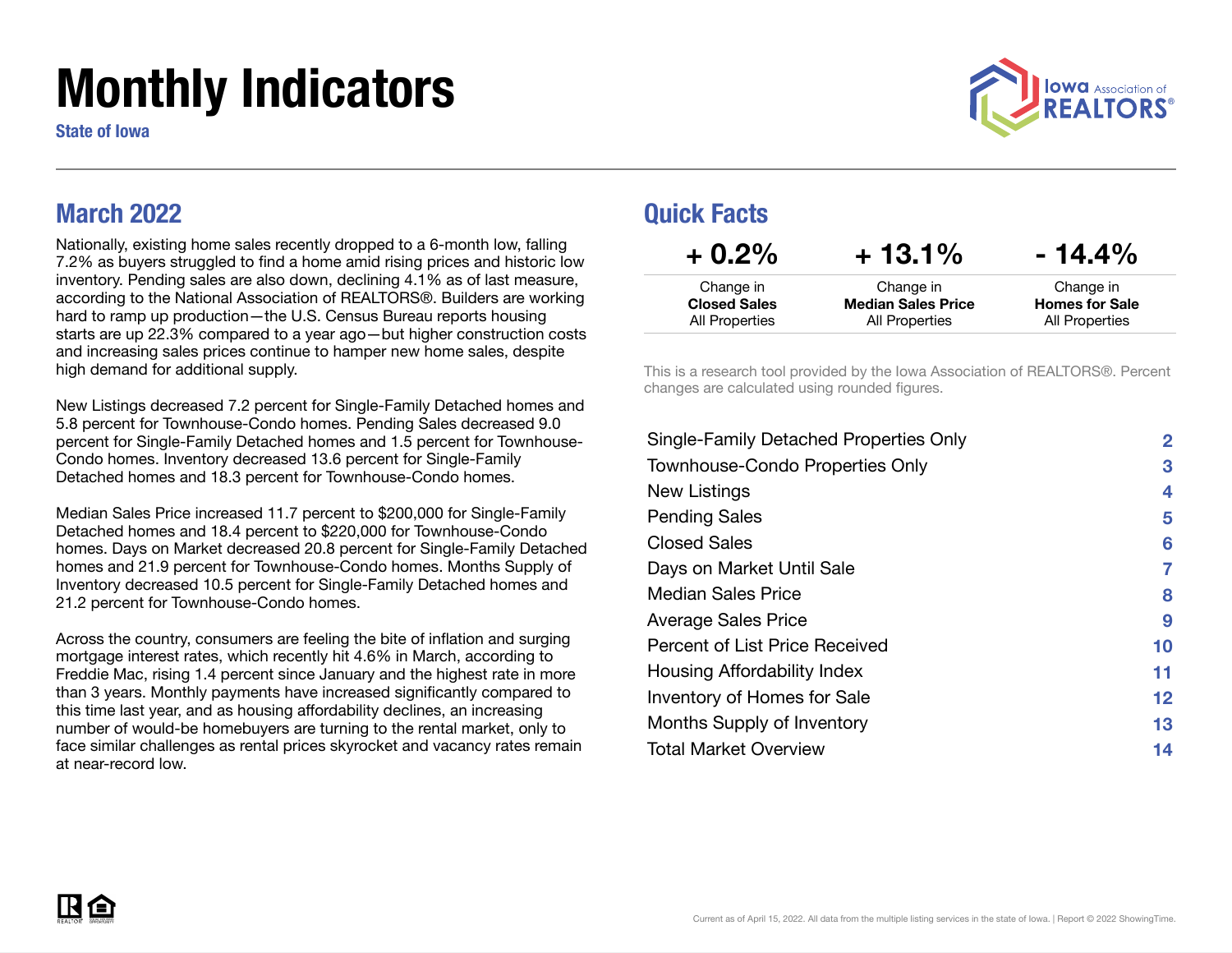## Single-Family Detached Properties Only

Key metrics by report month and for year-to-date (YTD) starting from the first of the year. Single-Family Detached properties only.



| <b>Key Metrics</b>                    | <b>Historical Sparkbars</b>                                                       | $3 - 2021$ | 3-2022    | % Change | <b>YTD 2021</b> | <b>YTD 2022</b> | % Change |
|---------------------------------------|-----------------------------------------------------------------------------------|------------|-----------|----------|-----------------|-----------------|----------|
| <b>New Listings</b>                   | $9 - 2020$<br>$3 - 2021$<br>$3 - 2022$<br>$3 - 2020$<br>$9 - 2021$                | 4,287      | 3,979     | $-7.2%$  | 9,822           | 9,530           | $-3.0%$  |
| <b>Pending Sales</b>                  | $3 - 2020$<br>$9 - 2020$<br>$3 - 2021$<br>$9 - 2021$<br>$3 - 2022$                | 3,645      | 3,318     | $-9.0%$  | 8,762           | 8,462           | $-3.4%$  |
| <b>Closed Sales</b>                   | $3 - 2020$<br>$9 - 2020$<br>$3 - 2021$<br>$9 - 2021$<br>$3 - 2022$                | 2,928      | 2,932     | $+0.1%$  | 7,361           | 7,457           | $+1.3%$  |
| Days on Market Until Sale             | $3 - 2021$<br>$3 - 2022$<br>$3 - 2020$<br>$9 - 2020$<br>$9 - 2021$                | 53         | 42        | $-20.8%$ | 52              | 43              | $-17.3%$ |
| <b>Median Sales Price</b>             | $3 - 2020$<br>$9 - 2020$<br>$3 - 2021$<br>$9 - 2021$<br>$3 - 2022$                | \$179,000  | \$200,000 | $+11.7%$ | \$177,000       | \$189,700       | $+7.2%$  |
| <b>Average Sales Price</b>            | $3 - 2021$<br>$3 - 2020$<br>$9 - 2020$<br>$9 - 2021$<br>$3 - 2022$                | \$215,302  | \$238,616 | $+10.8%$ | \$212,159       | \$231,696       | $+9.2%$  |
| <b>Percent of List Price Received</b> | $9 - 2020$<br>$3 - 2020$<br>$3 - 2021$<br>$9 - 2021$<br>$3 - 2022$                | 97.7%      | 98.8%     | $+1.1%$  | 97.6%           | 98.2%           | $+0.6%$  |
| <b>Housing Affordability Index</b>    | $9 - 2020$<br>$3 - 2021$<br>$3 - 2022$<br>$3 - 2020$<br>$9 - 2021$                | 233        | 213       | $-8.6%$  | 236             | 224             | $-5.1%$  |
| <b>Inventory of Homes for Sale</b>    | <b>TIME</b><br>$3 - 2020$<br>$9 - 2020$<br>$3 - 2021$<br>$9 - 2021$<br>$3 - 2022$ | 6,948      | 6,005     | $-13.6%$ |                 |                 |          |
| <b>Months Supply of Inventory</b>     | $9 - 2020$<br>$3 - 2021$<br>$9 - 2021$<br>$3 - 2022$<br>$3 - 2020$                | 1.9        | $1.7$     | $-10.5%$ |                 |                 |          |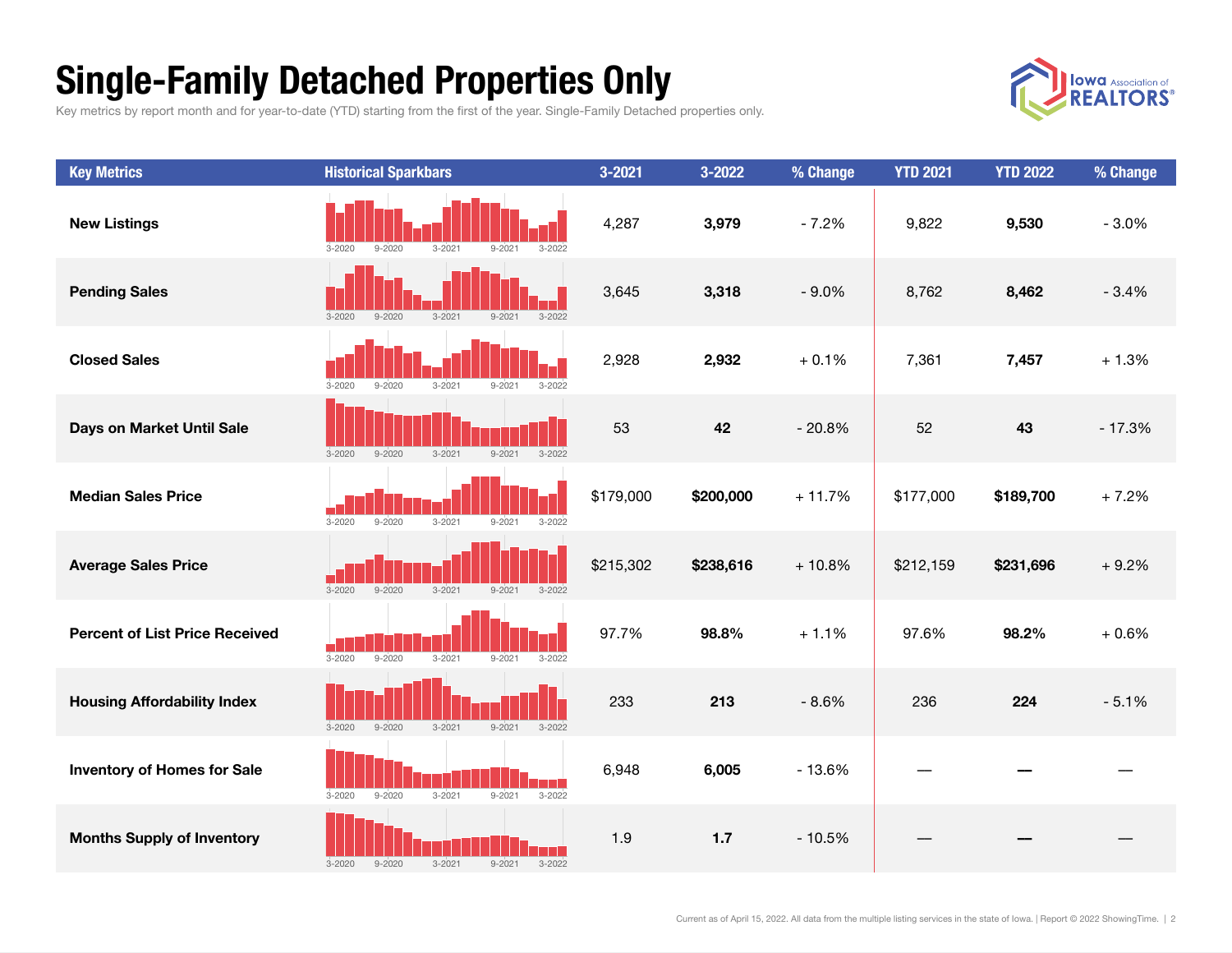## Townhouse-Condo Properties Only

Key metrics by report month and for year-to-date (YTD) starting from the first of the year. Townhouse-Condo properties only.



| <b>Key Metrics</b>                    | <b>Historical Sparkbars</b>                                        | 3-2021    | 3-2022    | % Change | <b>YTD 2021</b> | <b>YTD 2022</b> | % Change |
|---------------------------------------|--------------------------------------------------------------------|-----------|-----------|----------|-----------------|-----------------|----------|
| <b>New Listings</b>                   | $9 - 2020$<br>$3 - 2021$<br>$9 - 2021$<br>$3 - 2022$<br>$3 - 2020$ | 694       | 654       | $-5.8%$  | 1,827           | 1,594           | $-12.8%$ |
| <b>Pending Sales</b>                  | $3 - 2020$<br>$9 - 2020$<br>$3 - 2021$<br>$9 - 2021$<br>$3 - 2022$ | 544       | 536       | $-1.5%$  | 1,305           | 1,252           | $-4.1%$  |
| <b>Closed Sales</b>                   | $3 - 2020$<br>$9 - 2020$<br>$3 - 2021$<br>$9 - 2021$<br>$3 - 2022$ | 433       | 430       | $-0.7%$  | 1,046           | 1,097           | $+4.9%$  |
| Days on Market Until Sale             | $3 - 2022$<br>$3 - 2021$<br>$9 - 2021$<br>$3 - 2020$<br>$9 - 2020$ | 64        | 50        | $-21.9%$ | 67              | 51              | $-23.9%$ |
| <b>Median Sales Price</b>             | $3 - 2020$<br>$9 - 2020$<br>$3 - 2021$<br>$9 - 2021$<br>$3 - 2022$ | \$185,856 | \$220,000 | $+18.4%$ | \$185,950       | \$215,000       | $+15.6%$ |
| <b>Average Sales Price</b>            | $3 - 2020$<br>$9 - 2020$<br>$3 - 2021$<br>$9 - 2021$<br>$3 - 2022$ | \$200,568 | \$229,218 | $+14.3%$ | \$200,632       | \$226,729       | $+13.0%$ |
| <b>Percent of List Price Received</b> | $3 - 2020$<br>$9 - 2020$<br>$3 - 2021$<br>$9 - 2021$<br>$3 - 2022$ | 99.0%     | 99.6%     | $+0.6%$  | 98.9%           | 99.4%           | $+0.5%$  |
| <b>Housing Affordability Index</b>    | $3 - 2020$<br>$9 - 2020$<br>$3 - 2021$<br>$9 - 2021$<br>$3 - 2022$ | 225       | 194       | $-13.8%$ | 224             | 198             | $-11.6%$ |
| <b>Inventory of Homes for Sale</b>    | $3 - 2020$<br>$9 - 2020$<br>$3 - 2021$<br>$9 - 2021$<br>$3 - 2022$ | 1,606     | 1,312     | $-18.3%$ |                 |                 |          |
| <b>Months Supply of Inventory</b>     | $3 - 2020$<br>$9 - 2020$<br>$3 - 2021$<br>$9 - 2021$<br>$3 - 2022$ | 3.3       | 2.6       | $-21.2%$ |                 |                 |          |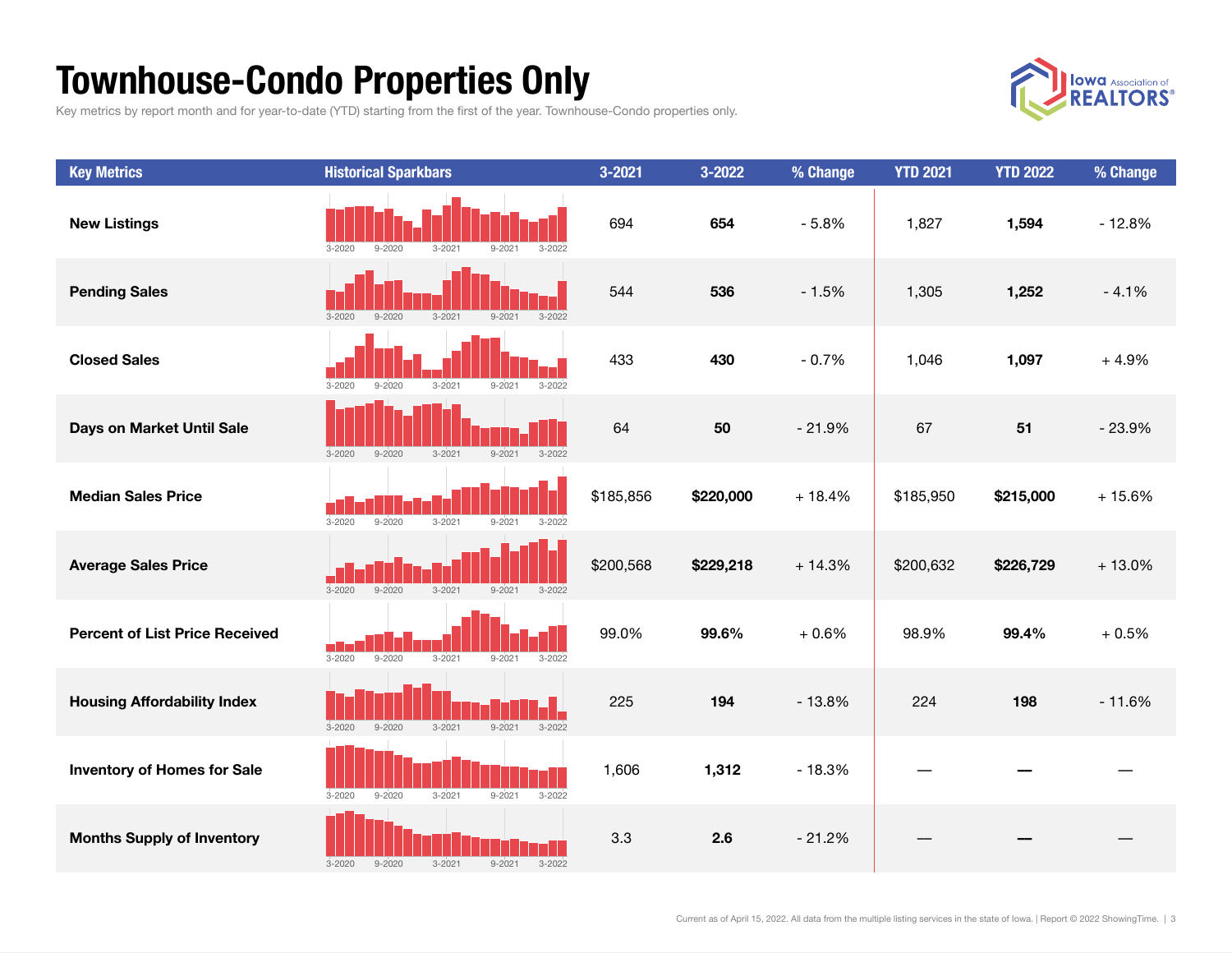## New Listings

A count of the properties that have been newly listed on the market in a given month.







| <b>New Listinas</b> | Single-Family<br>Detached | Year-Over-Year<br>Change | <b>Townhouse-Condo</b> | Year-Over-Year<br>Change |
|---------------------|---------------------------|--------------------------|------------------------|--------------------------|
| Apr-2021            | 4,981                     | $+31.4%$                 | 846                    | $+37.6%$                 |
| May-2021            | 4,702                     | $+2.8\%$                 | 664                    | $+0.9\%$                 |
| Jun-2021.           | 5,183                     | + 5.9%                   | 628                    | - 6.8%                   |
| Jul-2021.           | 4.715                     | - 5.5%                   | 542                    | $-21.4%$                 |
| Aug-2021            | 4.673                     | $+11.3%$                 | 582                    | $+0.7\%$                 |
| Sep-2021            | 4.234                     | $+2.7%$                  | 517                    | $-20.1%$                 |
| Oct-2021            | 4.071                     | $-3.2\%$                 | 566                    | $+15.5%$                 |
| Nov-2021            | 3,173                     | $+8.0\%$                 | 430                    | $+6.2%$                  |
| Dec-2021            | 2,231                     | $-3.4%$                  | 380                    | $+32.9%$                 |
| Jan-2022            | 2,613                     | - 3.8%                   | 437                    | - 29.2%                  |
| Feb-2022            | 2,938                     | $+4.3%$                  | 503                    | - 2.5%                   |
| <b>Mar-2022</b>     | 3,979                     | - 7.2%                   | 654                    | - 5.8%                   |
| 12-Month Avg        | 3,958                     | $+3.6\%$                 | 562                    | $-1.9\%$                 |

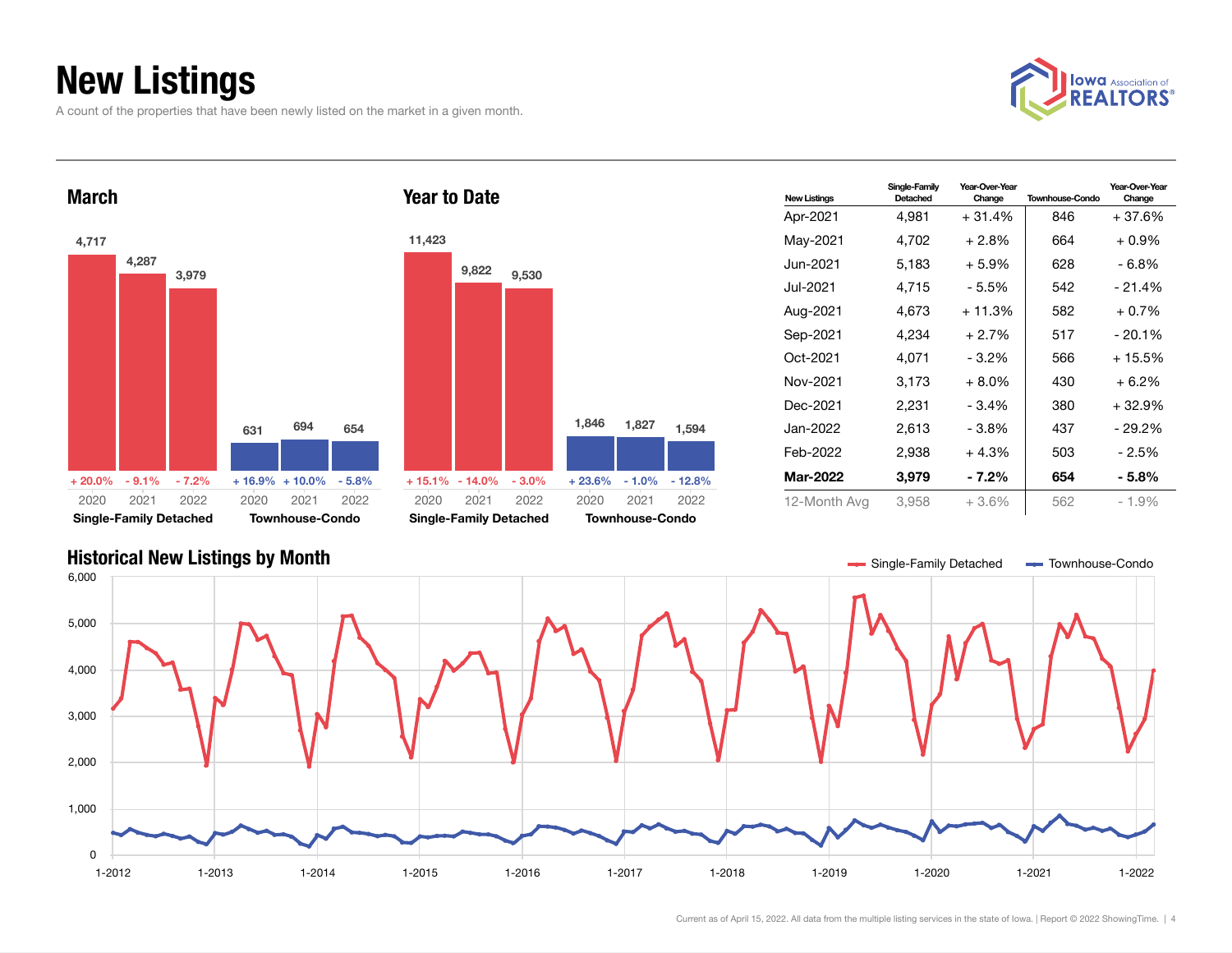## Pending Sales

A count of the properties on which offers have been accepted in a given month.





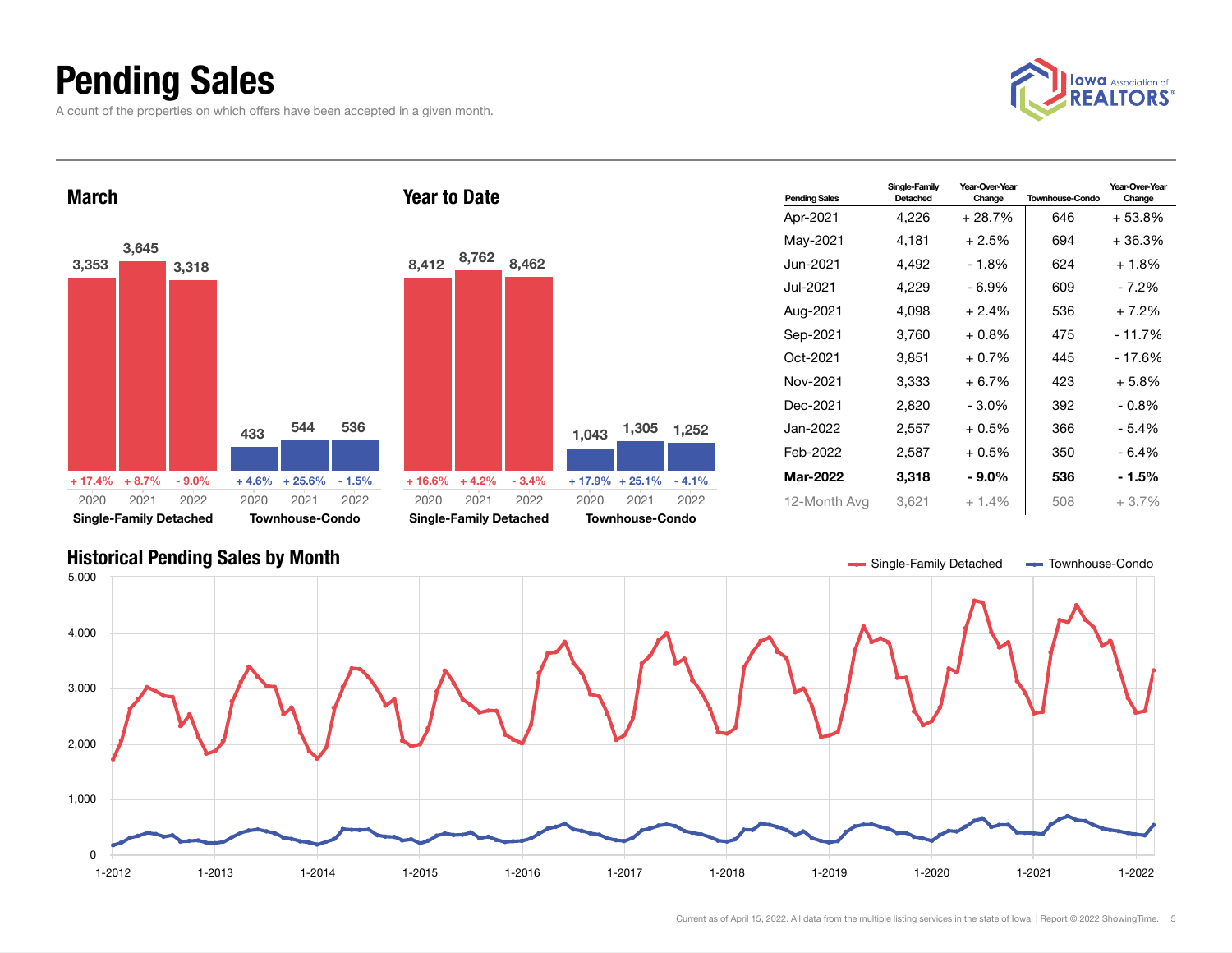### Closed Sales

A count of the actual sales that closed in a given month.





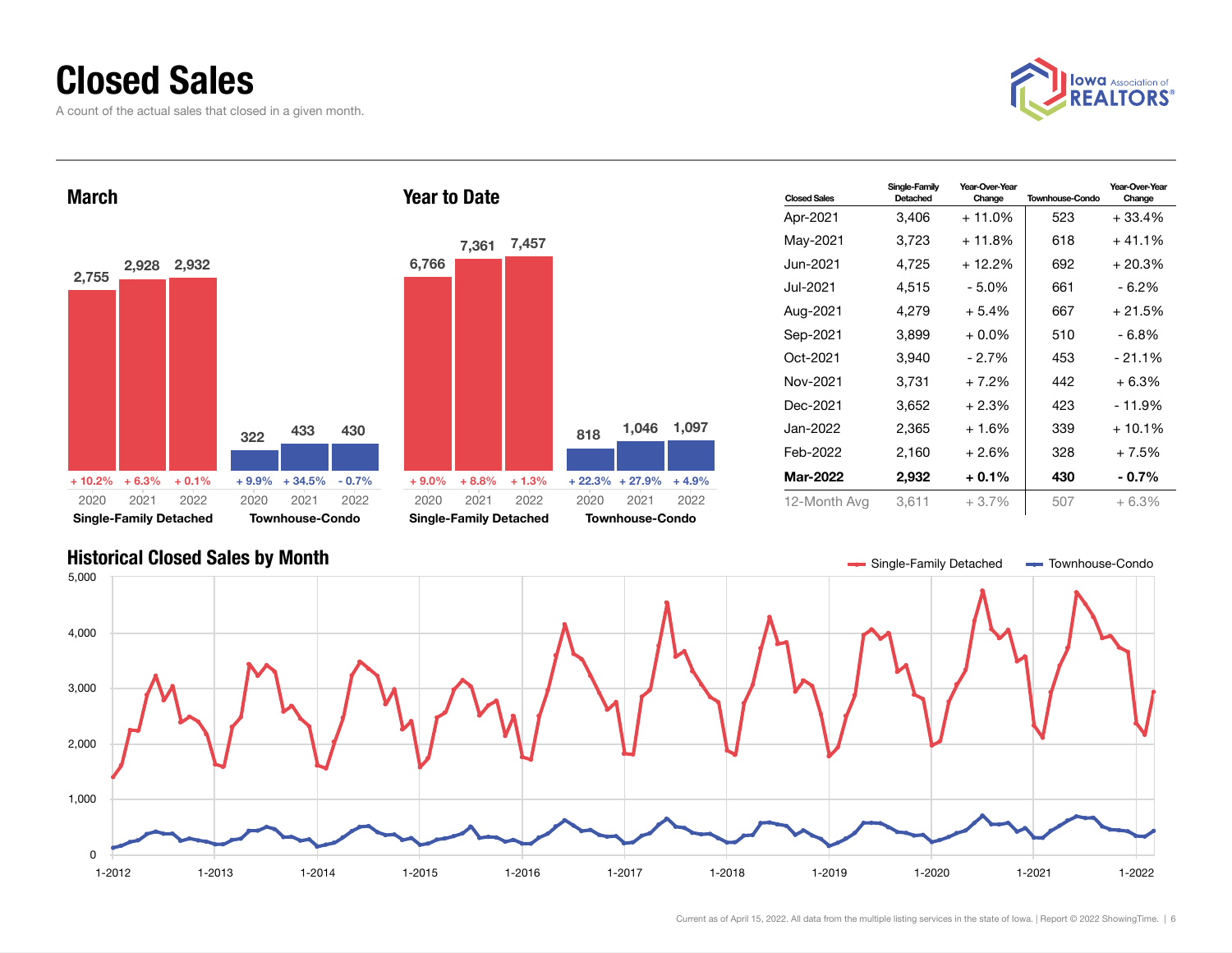#### Days on Market Until Sale

Average number of days between when a property is listed and when an offer is accepted in a given month.





| Days on Market | Single-Family<br>Detached | Year-Over-Year<br>Change | <b>Townhouse-Condo</b> | Year-Over-Year<br>Change |
|----------------|---------------------------|--------------------------|------------------------|--------------------------|
| Apr-2021       | 46                        | $-31.3%$                 | 68                     | $+6.3%$                  |
| May-2021       | 38                        | - 37.7%                  | 53                     | - 18.5%                  |
| Jun-2021.      | 31                        | $-49.2%$                 | 45                     | $-32.8%$                 |
| Jul-2021.      | 29                        | $-49.1%$                 | 41                     | - 40.6%                  |
| Aug-2021       | 30                        | - 45.5%                  | 43                     | $-41.9%$                 |
| Sep-2021       | 31                        | $-40.4%$                 | 42                     | $-37.3%$                 |
| Oct-2021       | 31                        | $-36.7%$                 | 41                     | - 33.9%                  |
| Nov-2021       | 34                        | $-29.2%$                 | 35                     | $-37.5%$                 |
| Dec-2021       | 38                        | $-19.1%$                 | 48                     | - 28.4%                  |
| Jan-2022       | 40                        | $-20.0%$                 | 50                     | - 27.5%                  |
| Feb-2022       | 46                        | $-11.5%$                 | 52                     | - 25.7%                  |
| Mar-2022       | 42                        | - 20.8%                  | 50                     | - 21.9%                  |
| 12-Month Avg*  | 35                        | $-35.4%$                 | 47                     | $-28.8%$                 |

\* Days on Market for all properties from April 2021 through March 2022. This is not the average of the individual figures above.



#### Historical Days on Market Until Sale by Month School School School School Single-Family Detached Townhouse-Condo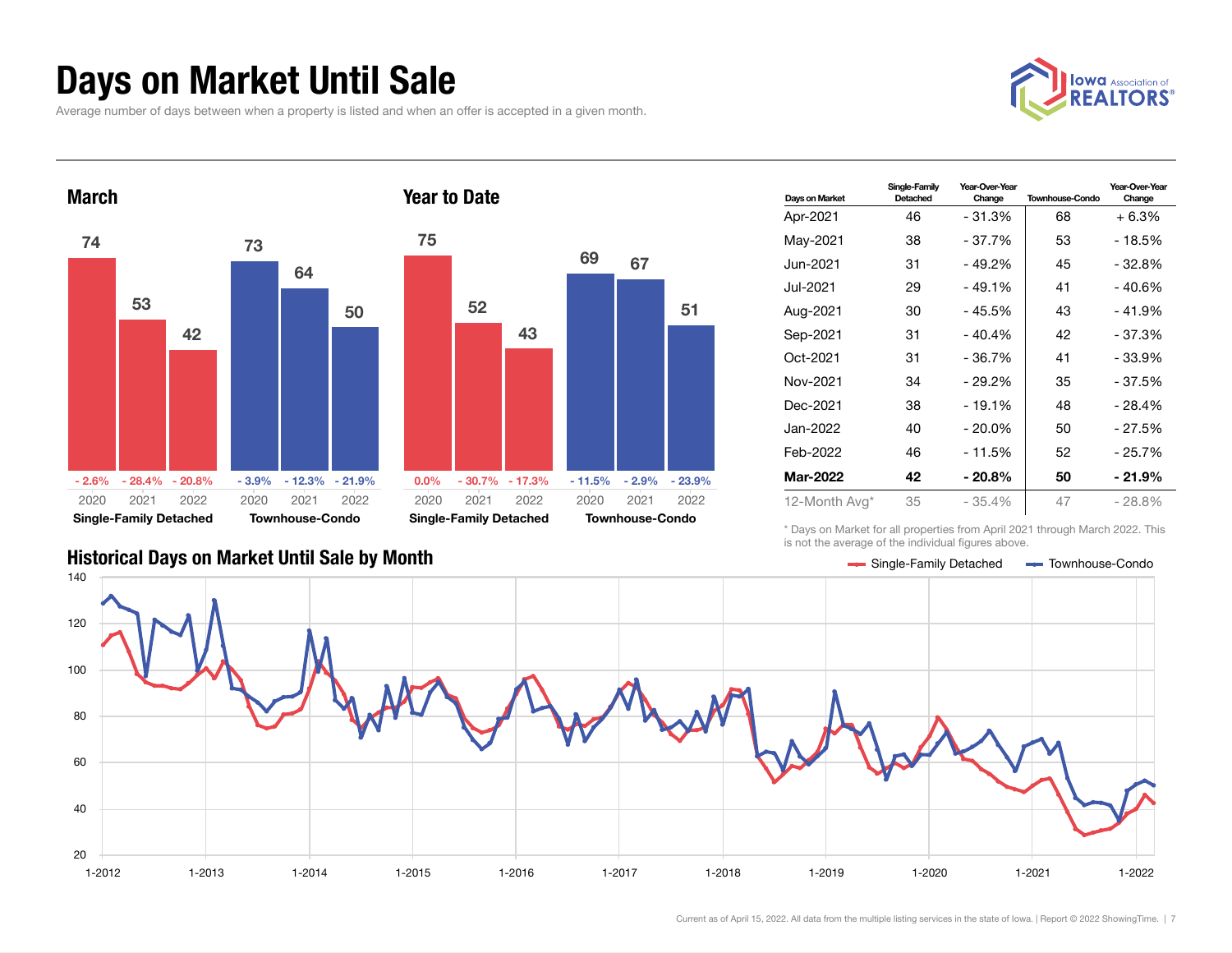#### Median Sales Price

Point at which half of the sales sold for more and half sold for less, not accounting for seller concessions, in a given month.



March







| <b>Median Sales Price</b> | Single-Family<br>Detached | Year-Over-Year<br>Change | <b>Townhouse-Condo</b> | Year-Over-Year<br>Change |
|---------------------------|---------------------------|--------------------------|------------------------|--------------------------|
| Apr-2021                  | \$189,900                 | $+9.8\%$                 | \$200.000              | $+9.0%$                  |
| May-2021                  | \$196,000                 | $+7.4%$                  | \$201.763              | $+6.5%$                  |
| Jun-2021.                 | \$205,000                 | + 12.6%                  | \$203,250              | + 12.3%                  |
| Jul-2021.                 | \$205,000                 | $+10.8\%$                | \$208,900              | + 12.6%                  |
| Aug-2021                  | \$205,000                 | $+7.3%$                  | \$200.000              | $+5.3%$                  |
| Sep-2021                  | \$195,000                 | $+5.7%$                  | \$205,000              | $+7.9%$                  |
| Oct-2021                  | \$195,000                 | $+5.6%$                  | \$203,000              | $+6.8\%$                 |
| Nov-2021                  | \$192,000                 | $+6.7\%$                 | \$200.000              | $+10.0\%$                |
| Dec-2021                  | \$190,650                 | $+5.9%$                  | \$203.000              | $+8.3%$                  |
| Jan-2022                  | \$182,000                 | $+2.5%$                  | \$213.000              | + 17.0%                  |
| Feb-2022                  | \$184,000                 | $+5.1%$                  | \$197,750              | $+4.0%$                  |
| <b>Mar-2022</b>           | \$200,000                 | + 11.7%                  | \$220,000              | + 18.4%                  |
| 12-Month Avg*             | \$195,500                 | $+8.0\%$                 | \$204,900              | $+9.7%$                  |

\* Median Sales Price for all properties from April 2021 through March 2022. This is not the average of the individual figures above.

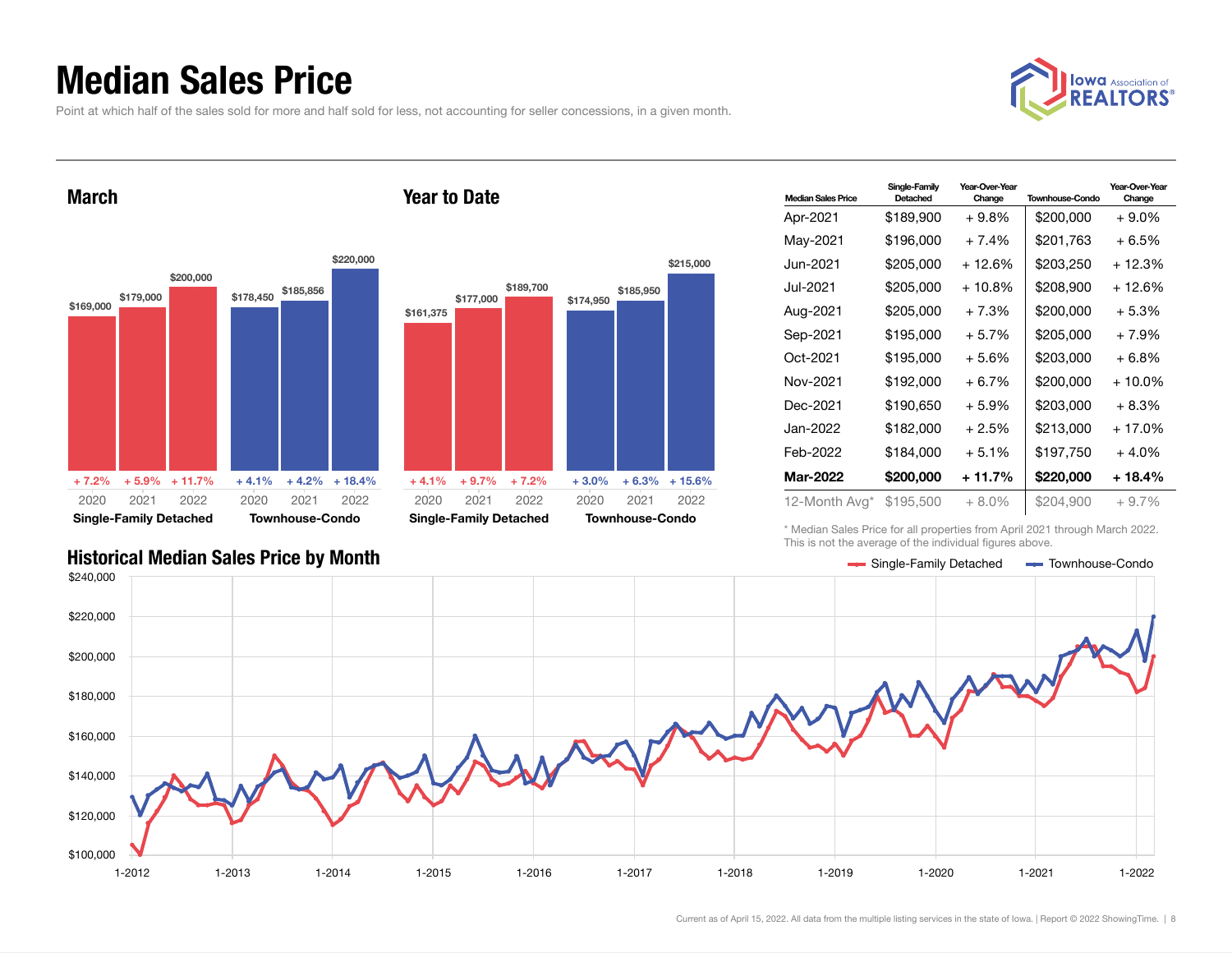#### Average Sales Price

Average sales price for all closed sales, not accounting for seller concessions, in a given month.





| <b>Avg. Sales Price</b> | Single-Family<br>Detached | Year-Over-Year<br>Change | <b>Townhouse-Condo</b> | Year-Over-Year<br>Change |
|-------------------------|---------------------------|--------------------------|------------------------|--------------------------|
| Apr-2021                | \$224,729                 | $+10.9\%$                | \$208,686              | $+5.7%$                  |
| May-2021                | \$229.345                 | $+9.1%$                  | \$215,915              | + 5.8%                   |
| Jun-2021 <b>.</b>       | \$242,808                 | $+15.3%$                 | \$216.294              | $+9.7%$                  |
| Jul-2021                | \$242,467                 | + 11.9%                  | \$220,449              | + 9.0%                   |
| Aug-2021                | \$243,852                 | $+8.5%$                  | \$210,059              | $+2.1%$                  |
| Sep-2021                | \$231,797                 | $+7.0%$                  | \$225,414              | $+10.1%$                 |
| Oct-2021                | \$235,766                 | $+8.9\%$                 | \$217,310              | $+3.4%$                  |
| Nov-2021                | \$231,146                 | $+8.7%$                  | \$223,410              | $+10.3%$                 |
| Dec-2021                | \$232,866                 | $+9.4%$                  | \$226,600              | + 13.0%                  |
| Jan-2022                | \$230,540                 | $+8.7%$                  | \$231,295              | + 17.5%                  |
| Feb-2022                | \$223,579                 | $+7.5%$                  | \$218,748              | + 6.9%                   |
| <b>Mar-2022</b>         | \$238,616                 | $+10.8%$                 | \$229,218              | + 14.3%                  |
| 12-Month Avg*           | \$234,912                 | $+9.9\%$                 | \$219,325              | $+8.3%$                  |

\* Avg. Sales Price for all properties from April 2021 through March 2022. This is not the average of the individual figures above.



\$226,729

2021 2022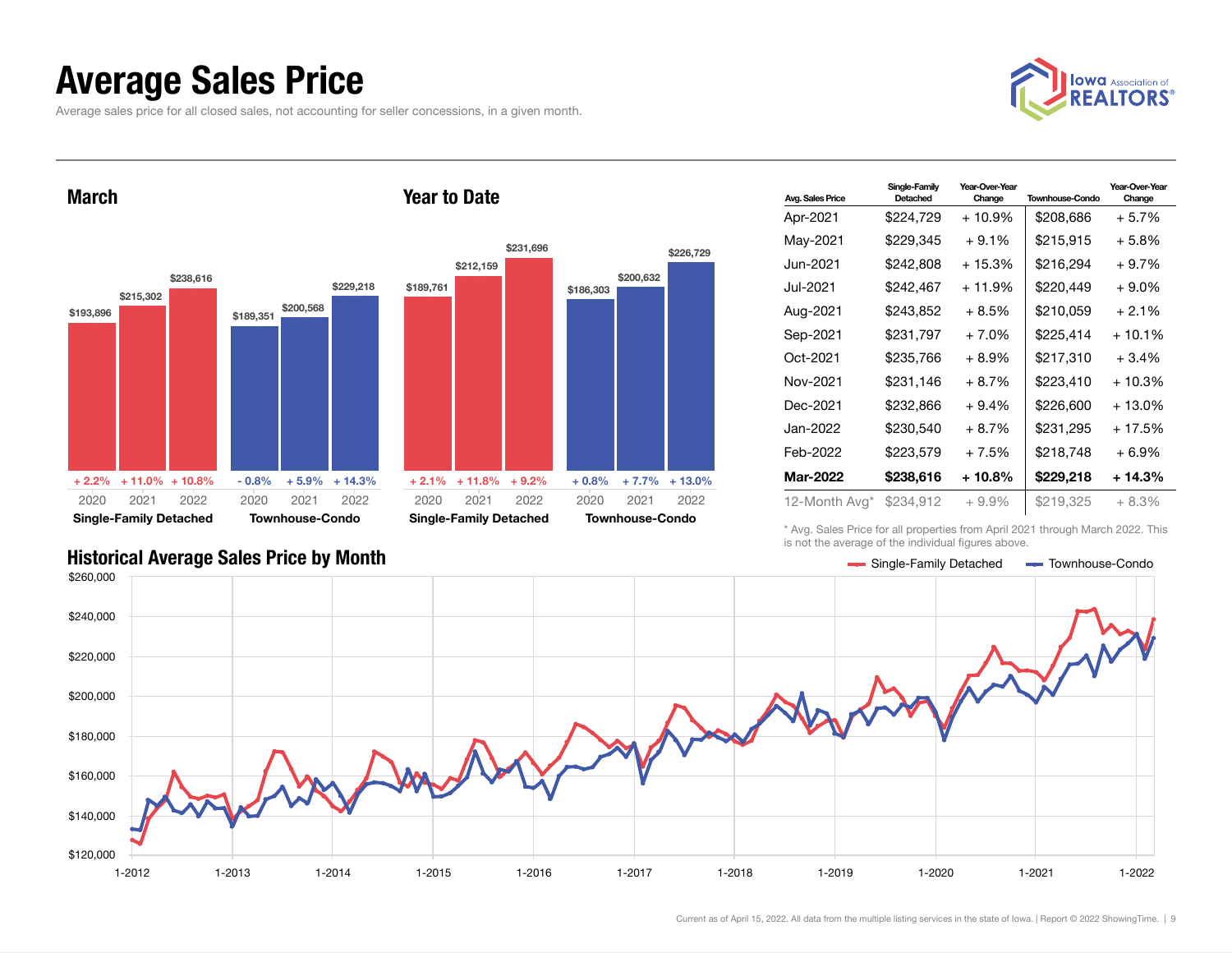## Percent of List Price Received

Percentage found when dividing a property's sales price by its most recent list price, then taking the average for all properties sold in a given month, not accounting for seller concessions.





| Pct. of List Price<br>Received | Single-Family<br>Detached | Year-Over-Year<br>Change | <b>Townhouse-Condo</b> | Year-Over-Year<br>Change |
|--------------------------------|---------------------------|--------------------------|------------------------|--------------------------|
| Apr-2021                       | 98.6%                     | $+1.3%$                  | 99.5%                  | $+0.9%$                  |
| May-2021                       | 99.5%                     | $+2.2\%$                 | 99.9%                  | $+1.4%$                  |
| Jun-2021.                      | 99.9%                     | $+2.5%$                  | 100.4%                 | $+1.8%$                  |
| Jul-2021.                      | 99.9%                     | $+2.3%$                  | 100.2%                 | $+1.3%$                  |
| Aug-2021                       | 99.2%                     | $+1.4%$                  | 100.0%                 | $+1.0%$                  |
| Sep-2021                       | 98.8%                     | $+1.2%$                  | 99.6%                  | $+0.5%$                  |
| Oct-2021                       | 98.3%                     | $+0.5%$                  | 99.1%                  | $+0.3%$                  |
| Nov-2021                       | 98.4%                     | $+0.7%$                  | 99.3%                  | $+0.1%$                  |
| Dec-2021                       | 98.0%                     | $+0.2\%$                 | 98.9%                  | $+0.2\%$                 |
| Jan-2022                       | 97.7%                     | $+0.2%$                  | 99.1%                  | $+0.4%$                  |
| Feb-2022                       | 97.8%                     | $+0.2\%$                 | 99.5%                  | $+0.8\%$                 |
| Mar-2022                       | 98.8%                     | $+1.1%$                  | 99.6%                  | $+0.6%$                  |
| 12-Month Avg*                  | 98.9%                     | $+1.2\%$                 | 99.7%                  | $+0.8\%$                 |

Historical Percent of List Price Received by Month Single-Family Detached Townhouse-Condo

\* Pct. of List Price Received for all properties from April 2021 through March 2022. This is not the average of the individual figures above.

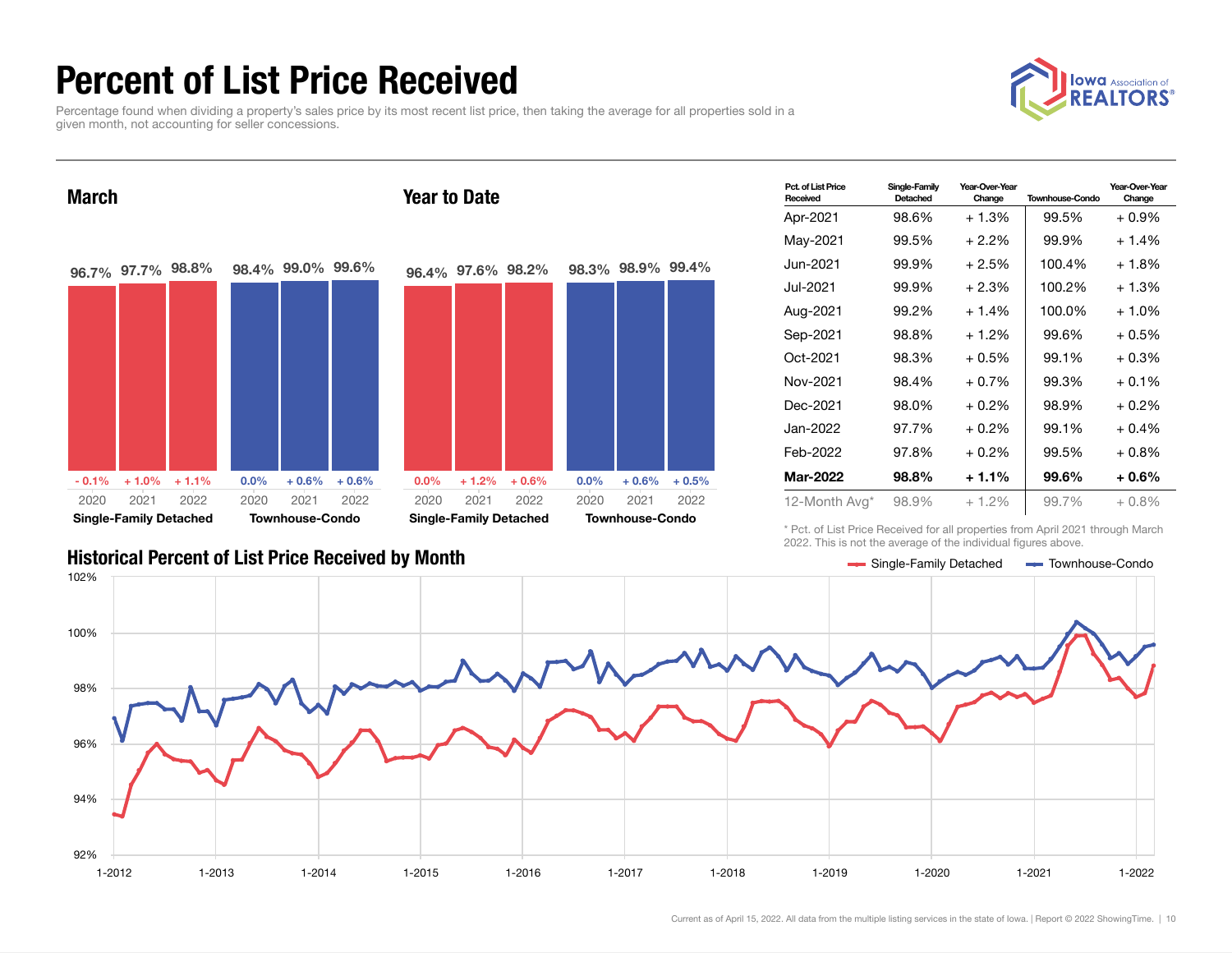## Housing Affordability Index

This index measures housing affordability for the region. For example, an index of 120 means the median household income is 120% of what is necessary to qualify for the median-priced home under prevailing interest rates. A higher number means greater affordability.





| <b>Affordability Index</b> | Single-Family<br>Detached | Year-Over-Year<br>Change | <b>Townhouse-Condo</b> | Year-Over-Year<br>Change |
|----------------------------|---------------------------|--------------------------|------------------------|--------------------------|
| Apr-2021                   | 220                       | $-6.0\%$                 | 209                    | $-5.4%$                  |
| May-2021                   | 215                       | $-4.0\%$                 | 209                    | - 2.8%                   |
| Jun-2021                   | 206                       | - 8.8%                   | 207                    | - 8.8%                   |
| Jul-2021.                  | 208                       | - 7.6%                   | 204                    | - 8.9%                   |
| Aug-2021                   | 208                       | - 5.5%                   | 213                    | - 3.6%                   |
| Sep-2021                   | 218                       | $-4.8%$                  | 208                    | $-6.3%$                  |
| Oct-2021                   | 218                       | - 5.2%                   | 210                    | - 5.8%                   |
| Nov-2021                   | 222                       | $-6.3%$                  | 213                    | $-9.4\%$                 |
| Dec-2021                   | 223                       | $-6.7%$                  | 210                    | - 8.7%                   |
| Jan-2022                   | 234                       | - 3.7%                   | 200                    | - 15.6%                  |
| Feb-2022                   | 231                       | $-5.7%$                  | 215                    | - 4.4%                   |
| Mar-2022                   | 213                       | - 8.6%                   | 194                    | - 13.8%                  |
| 12-Month Avg               | 218                       | - 6.0%                   | 208                    | $-7.6%$                  |

#### Historical Housing Affordability Index by Month Single-Family Detached Townhouse-Condo



198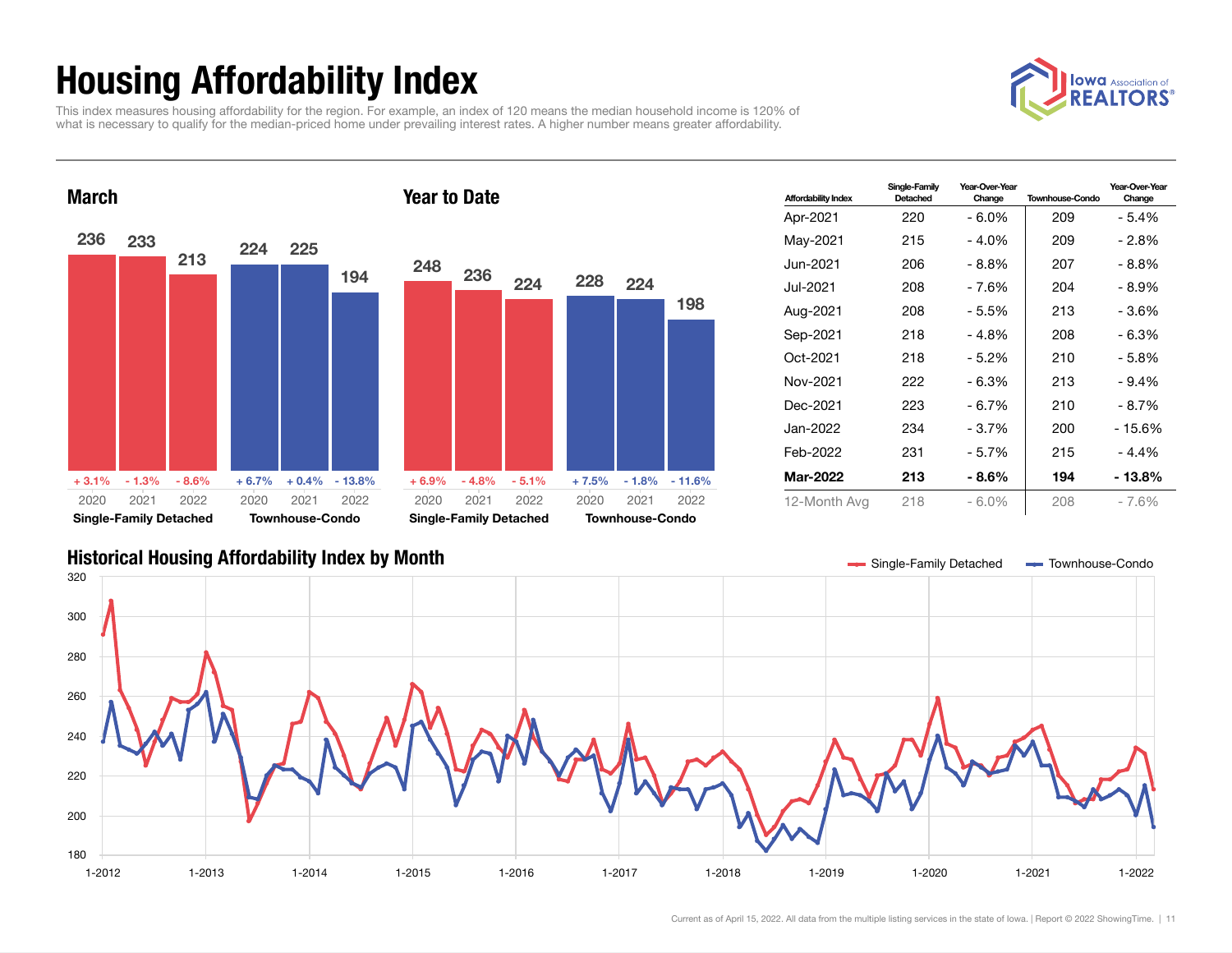### Inventory of Homes for Sale

The number of properties available for sale in active status at the end of a given month.



Year-Over-Year Change



#### Historical Inventory of Homes for Sale by Month State State State of State Single-Family Detached Townhouse-Condo

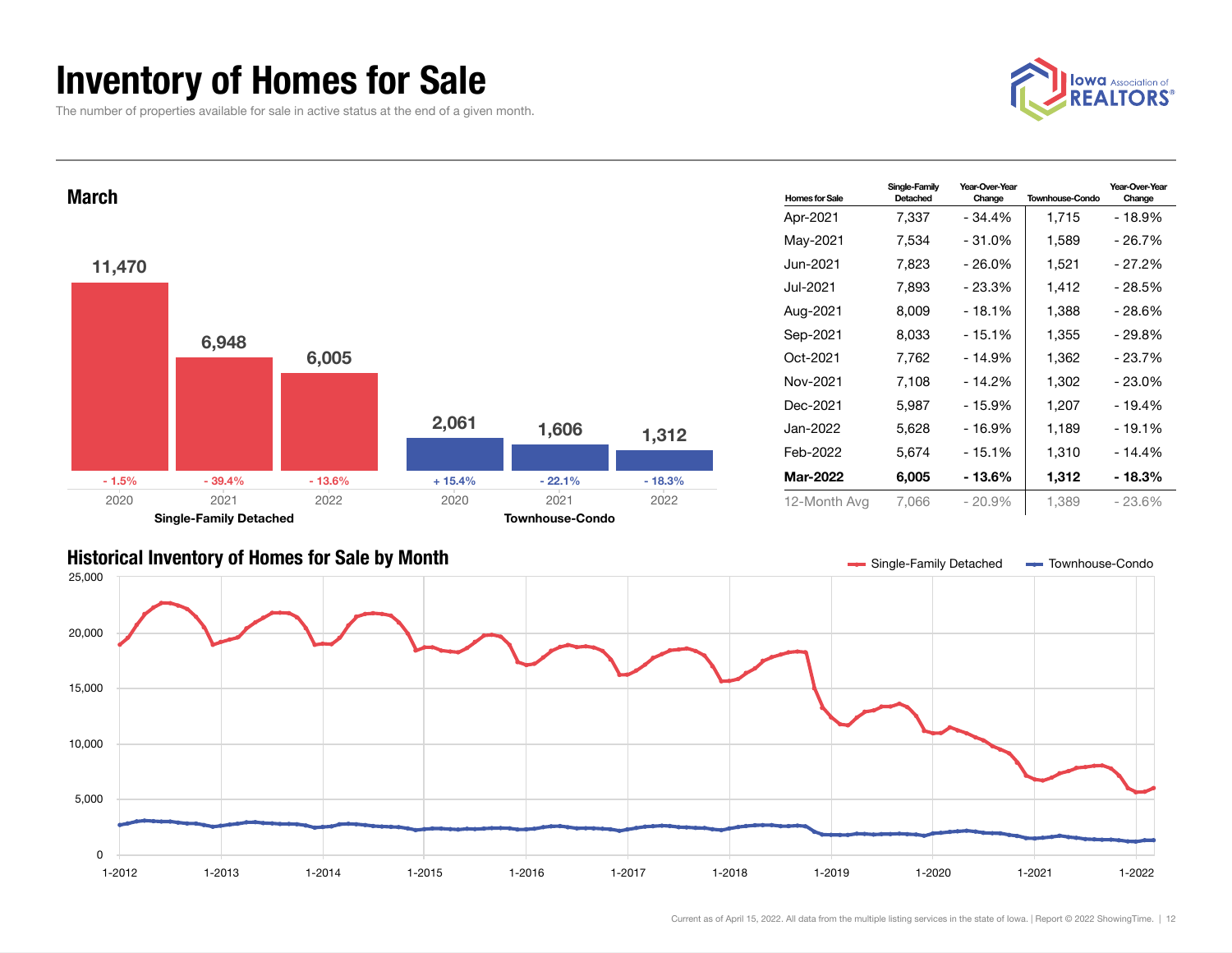## Months Supply of Inventory

The inventory of homes for sale at the end of a given month, divided by the average monthly pending sales from the last 12 months.





| <b>Months Supply</b> | Single-Family<br>Detached | Year-Over-Year<br>Change | <b>Townhouse-Condo</b> | Year-Over-Year<br>Change |
|----------------------|---------------------------|--------------------------|------------------------|--------------------------|
| Apr-2021             | 2.0                       | - 42.9%                  | 3.4                    | - 34.6%                  |
| May-2021             | 2.1                       | - 38.2%                  | 3.0                    | $-43.4%$                 |
| Jun-2021 <b>.</b>    | 2.1                       | $-34.4%$                 | 2.9                    | $-43.1%$                 |
| Jul-2021             | 2.2                       | $-29.0%$                 | 2.7                    | $-41.3%$                 |
| Aug-2021             | 2.2                       | $-24.1%$                 | 2.6                    | $-42.2%$                 |
| Sep-2021             | 2.2                       | $-21.4%$                 | 2.6                    | $-40.9%$                 |
| Oct-2021             | 2.1                       | - 19.2%                  | 2.7                    | $-30.8\%$                |
| Nov-2021             | 1.9                       | $-20.8%$                 | 2.5                    | $-32.4%$                 |
| Dec-2021             | 1.6                       | - 20.0%                  | 2.4                    | - 25.0%                  |
| Jan-2022.            | 1.5                       | $-21.1%$                 | 2.3                    | $-25.8\%$                |
| Feb-2022             | 1.6                       | - 15.8%                  | 2.6                    | - 18.8%                  |
| Mar-2022             | 1.7                       | - 10.5%                  | 2.6                    | - 21.2%                  |
| 12-Month Avg*        | 1.9                       | $-26.4%$                 | 2.7                    | $-34.7\%$                |

Historical Months Supply of Inventory by Month Supply Stephen Research Condomnisms of the Single-Family Detached Townhouse-Condomnisms

\* Months Supply for all properties from April 2021 through March 2022. This is not the average of the individual figures above.